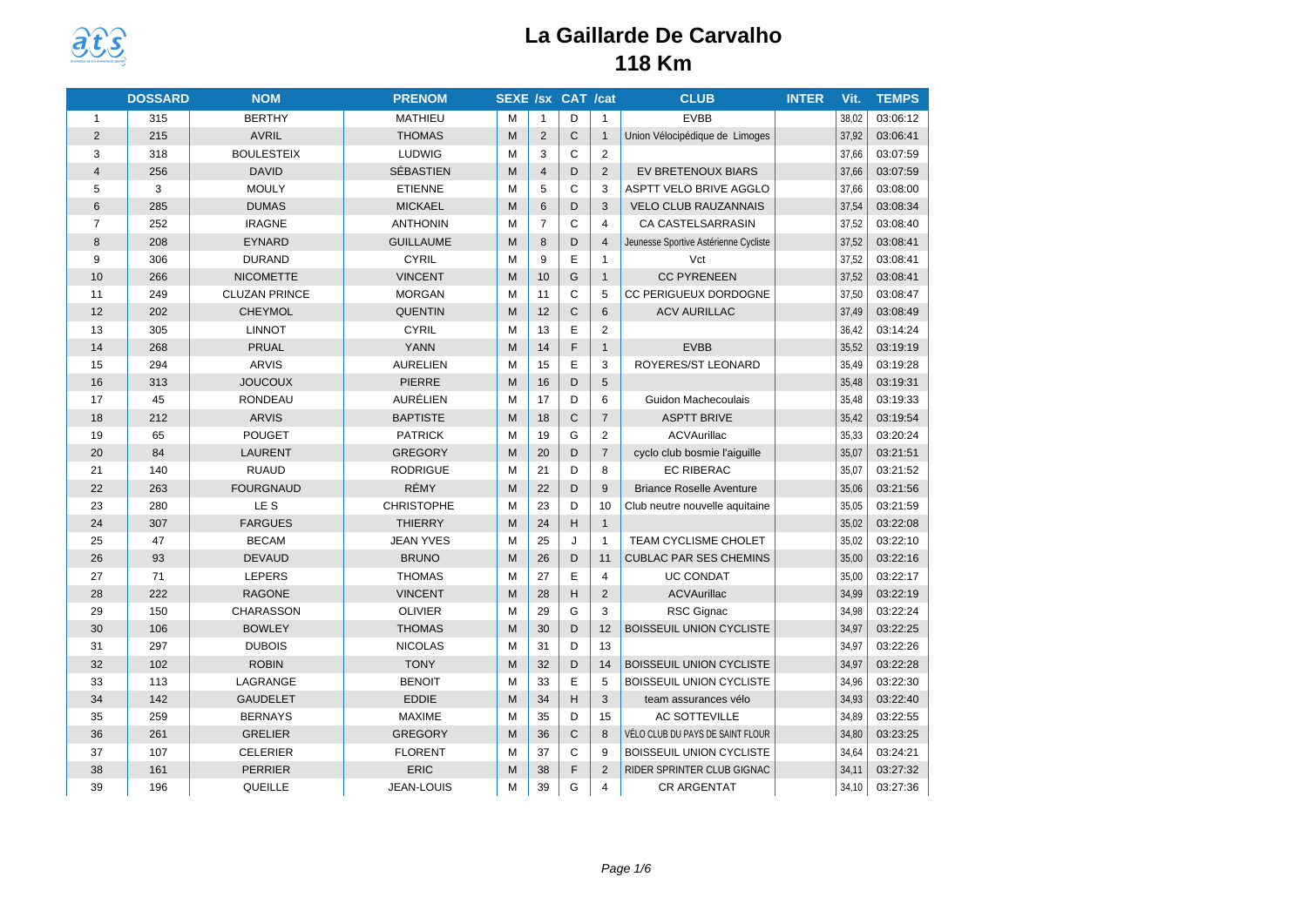

|    | <b>DOSSARD</b> | <b>NOM</b>        | <b>PRENOM</b>       | <b>SEXE</b> | /sx          | <b>CAT</b>     | /cat           | <b>CLUB</b>                        | <b>INTER</b> | Vit.  | <b>TEMPS</b> |
|----|----------------|-------------------|---------------------|-------------|--------------|----------------|----------------|------------------------------------|--------------|-------|--------------|
| 40 | 248            | <b>CHABOT</b>     | <b>SEBASTIEN</b>    | M           | 40           | F              | 3              | cyclo racing club limousin         |              | 34,09 | 03:27:39     |
| 41 | 210            | <b>BAUGUIL</b>    | <b>LAURENT</b>      | м           | 41           | G              | 5              | <b>AC SAINT MICHEL</b>             |              | 34,08 | 03:27:44     |
| 42 | 10             | QUEYCY            | <b>MAXIME</b>       | M           | 42           | D              | 16             | ASPTT VELO BRIVE AGGLO             |              | 34,07 | 03:27:46     |
| 43 | 187            | SOL               | <b>MARCEAU</b>      | M           | 43           | $\mathsf{C}$   | 10             | <b>ASPTT BRIVE</b>                 |              | 34,07 | 03:27:48     |
| 44 | 201            | <b>JANTAL</b>     | <b>BENOIT</b>       | M           | 44           | G              | 6              | As Epère Cyclos                    |              | 34,07 | 03:27:48     |
| 45 | 216            | <b>BESCOND</b>    | <b>PATRICK</b>      | м           | 45           | $\mathbf{I}$   | $\mathbf{1}$   | <b>VCFA FONTAINEBLEAU</b>          |              | 34,07 | 03:27:49     |
| 46 | 115            | <b>MOURET</b>     | <b>ANTOINE</b>      | M           | 46           | $\mathsf{C}$   | 11             | BOISSEUIL UNION CYCLISTE           |              | 34,05 | 03:27:54     |
| 47 | 52             | CAILLON           | <b>LIONEL</b>       | м           | 47           | G              | $\overline{7}$ | <b>CCSDP UFOLEP</b>                |              | 34,04 | 03:27:58     |
| 48 | 87             | <b>PATTE</b>      | <b>HUBERT</b>       | M           | 48           | G              | 8              |                                    |              | 34,03 | 03:28:01     |
| 49 | 126            | LARAUFIE          | HERVÉ               | м           | 49           | E              | 6              | <b>EVBB</b>                        |              | 34,02 | 03:28:06     |
| 50 | 168            | <b>POUPIN</b>     | <b>JEAN-CHARLES</b> | M           | 50           | D              | 17             | <b>BRIVE LIMOUSIN TRIATHLON</b>    |              | 34,01 | 03:28:11     |
| 51 | 277            | <b>CLER</b>       | <b>SER</b>          | м           | 51           | H              | $\overline{4}$ | Team Cycliste Chatel-Guyon         |              | 33,91 | 03:28:46     |
| 52 | 311            | <b>BOUCHET</b>    | <b>ETIENNE</b>      | M           | 52           | D              | 18             |                                    |              | 33,23 | 03:33:02     |
| 53 | 117            | PARVERY           | PHILIPPE            | м           | 53           | G              | 9              | <b>BOISSEUIL UNION CYCLISTE</b>    |              | 33,23 | 03:33:05     |
| 54 | 13             | HENNEUZE          | <b>GILLES</b>       | M           | 54           | H              | 5              | <b>Green Cycling Ecocyclo</b>      |              | 33,21 | 03:33:09     |
| 55 | 151            | DALINVAL          | <b>STEPHANE</b>     | M           | 55           | G              | 10             |                                    |              | 32,68 | 03:36:39     |
| 56 | 130            | <b>BONNET</b>     | <b>ARNAUD</b>       | M           | 56           | D              | 19             | ASSJ CYCLO SAINT JUNIEN            |              | 32,68 | 03:36:39     |
| 57 | 288            | <b>CUTILLAS</b>   | <b>DIANE</b>        | F           | $\mathbf{1}$ | A <sub>1</sub> | $\mathbf{1}$   | <b>ASPTT VELO BRIVE AGGLO</b>      |              | 32,65 | 03:36:49     |
| 58 | 303            | <b>LOUDES</b>     | <b>CHRISTIAN</b>    | M           | 57           | H              | 6              |                                    |              | 32,52 | 03:37:44     |
| 59 | 174            | <b>NARBONNE</b>   | <b>DIDIER</b>       | M           | 58           | H              | $\overline{7}$ | AC VERNEUIL SUR VIENNE             |              | 32,32 | 03:39:03     |
| 60 | 158            | <b>SALACROUP</b>  | <b>FRANCIS</b>      | M           | 59           | G              | 11             | <b>RSC GIGNAC</b>                  |              | 32,29 | 03:39:16     |
| 61 | 147            | <b>GERMANAUD</b>  | <b>GILBERT</b>      | M           | 60           | G              | 12             | a s Legrand Limoges                |              | 32,29 | 03:39:16     |
| 62 | 253            | <b>GUIBAL</b>     | <b>JULIEN</b>       | M           | 61           | D              | 20             | U C Sarlat                         |              | 32,29 | 03:39:16     |
| 63 | 283            | <b>CLUZAN</b>     | <b>PRATICK</b>      | M           | 62           | G              | 13             | COSNACVCC                          |              | 32,28 | 03:39:21     |
| 64 | 290            | <b>VIDALIE</b>    | <b>LAURENT</b>      | M           | 63           | F              | $\overline{4}$ | <b>VC COSNAC</b>                   |              | 32,27 | 03:39:22     |
| 65 | 217            | <b>MAGNE</b>      | <b>PIERRE</b>       | M           | 64           | J              | 2              | VELO CLUB DE MAURIAC               |              | 32,27 | 03:39:24     |
| 66 | 309            | <b>MAYJONADE</b>  | <b>ROMAIN</b>       | M           | 65           | D              | 21             |                                    |              | 32,27 | 03:39:25     |
| 67 | 170            | SENAMAUD          | <b>JEAN PIERRE</b>  | M           | 66           | J              | 3              | <b>UVLimoges</b>                   |              | 32,26 | 03:39:27     |
| 68 | 75             | <b>PAILLARD</b>   | <b>LAURENT</b>      | M           | 67           | F              | 5              | UC ROYÈRES SAINT LEONARD           |              | 32,24 | 03:39:34     |
| 69 | 308            | <b>DANEY</b>      | LAURE               | F           | 2            | A <sub>2</sub> | $\mathbf{1}$   |                                    |              | 32,24 | 03:39:36     |
| 70 | 176            | <b>DEBUS</b>      | <b>ARMAND</b>       | M           | 68           | J              | $\overline{4}$ | AMICALE CYCLISTE HARTE ET TARDOISE |              | 32,21 | 03:39:46     |
| 71 | 160            | <b>BERLAND</b>    | <b>DOMINIQUE</b>    | M           | 69           | H              | 8              | CAVIGNAC CLUB NORD GIRONDE         |              | 32,18 | 03:40:01     |
| 72 | 8              | <b>TIONOHOUE</b>  | <b>FLORIAN</b>      | M           | 70           | $\mathsf{C}$   | 12             | ASPTT VELO BRIVE AGGLO             |              | 32,04 | 03:40:58     |
| 73 | 122            | <b>SALON</b>      | <b>ALEXIS</b>       | M           | 71           | C              | 13             | BOISSEUIL UNION CYCLISTE           |              | 31,94 | 03:41:40     |
| 74 | 109            | <b>DOUCET</b>     | <b>STEPHANE</b>     | M           | 72           | F              | 6              | <b>BOISSEUIL UNION CYCLISTE</b>    |              | 31,94 | 03:41:40     |
| 75 | 240            | <b>FRANCOIS</b>   | <b>NICOLAS</b>      | M           | 73           | D              | 22             | CYCLO CLUB FAUX FURIEUX            |              | 31,56 | 03:44:18     |
| 76 | $\overline{7}$ | <b>CLARE</b>      | <b>ALEX</b>         | M           | 74           | $\mathsf{C}$   | 14             | ASPTT VELO BRIVE AGGLO             |              | 31,30 | 03:46:12     |
| 77 | 310            | <b>MALLET</b>     | <b>WILFRIED</b>     | M           | 75           | D              | 23             |                                    |              | 31,26 | 03:46:27     |
| 78 | 244            | <b>HAUDECOEUR</b> | <b>ARNAUD</b>       | M           | 76           | $\mathsf{C}$   | 15             | <b>BONNAC VTT</b>                  |              | 31,25 | 03:46:33     |
|    |                |                   |                     |             |              |                |                |                                    |              |       |              |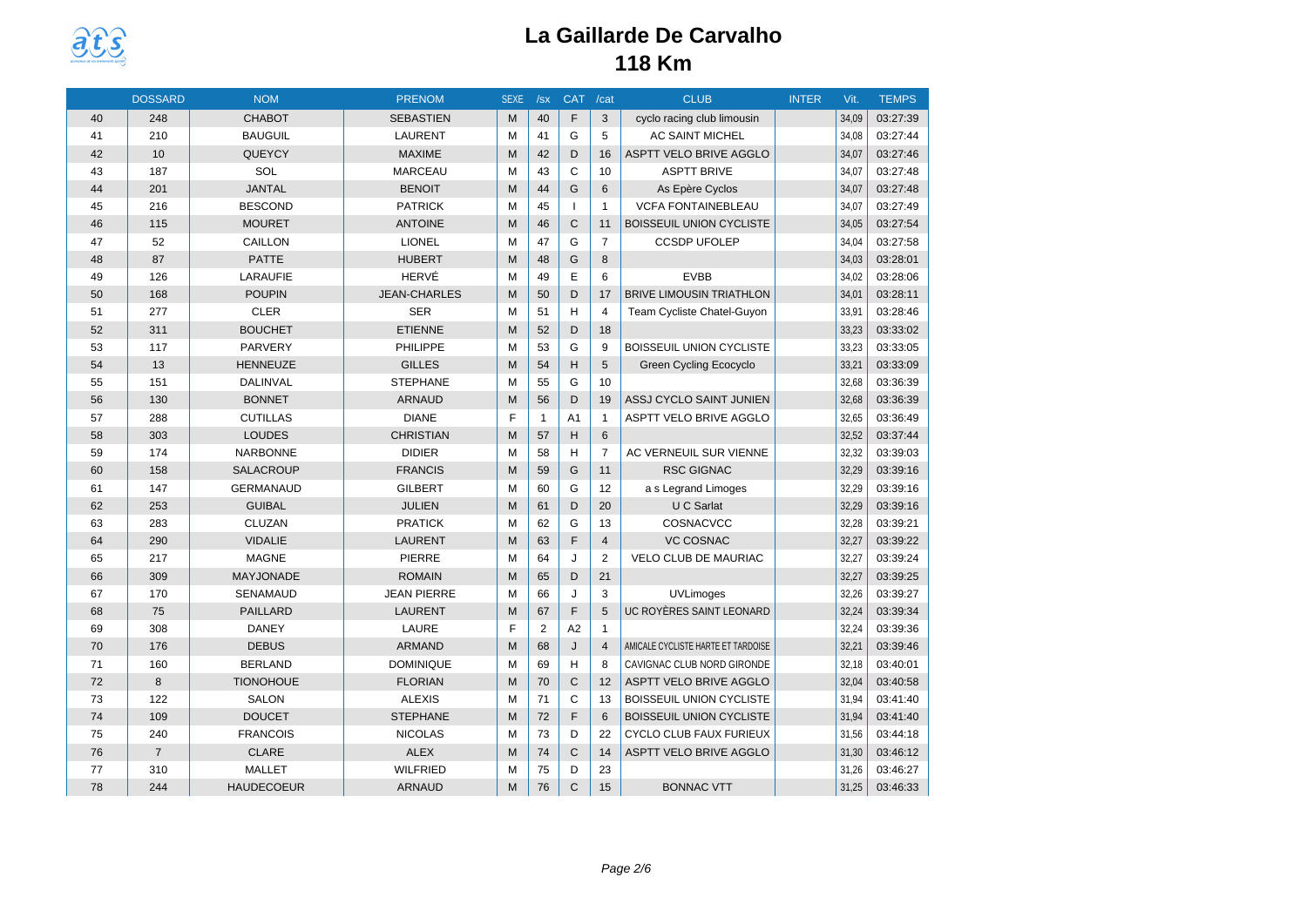

|     | <b>DOSSARD</b> | <b>NOM</b>        | <b>PRENOM</b>     | <b>SEXE</b> | /sx            | CAT /cat       |                | <b>CLUB</b>                       | <b>INTER</b> | Vit.  | <b>TEMPS</b> |
|-----|----------------|-------------------|-------------------|-------------|----------------|----------------|----------------|-----------------------------------|--------------|-------|--------------|
| 79  | 61             | <b>MAUGET</b>     | <b>DENIS</b>      | M           | 77             |                | $\overline{2}$ | <b>CYCLO CLUB ST LOUBES</b>       |              | 31,25 | 03:46:34     |
| 80  | 86             | <b>JEANDEL</b>    | <b>PHILIPPE</b>   | M           | 78             | F              | $\overline{7}$ | CC BOSMIE L AIGUILLE              |              | 31,25 | 03:46:34     |
| 81  | 5              | <b>RIBEROT</b>    | <b>CHRISTIAN</b>  | M           | 79             | J              | 5              | ASPTT VELO BRIVE AGGLO            |              | 31,24 | 03:46:35     |
| 82  | 179            | <b>VERGEZ</b>     | <b>ALAIN</b>      | M           | 80             | G              | 14             |                                   |              | 31,24 | 03:46:38     |
| 83  | 295            | CAMBOU            | <b>CHRISTIAN</b>  | M           | 81             | H              | 9              | <b>UCFML</b>                      |              | 31,23 | 03:46:44     |
| 84  | 57             | <b>VIDALIE</b>    | <b>MICHEL</b>     | M           | 82             | $\mathsf{J}$   | 6              | <b>TEAMELO BOURGES</b>            |              | 31,20 | 03:46:53     |
| 85  | 182            | <b>JALLAIS</b>    | VALÉRY            | м           | 83             | G              | 15             |                                   |              | 31,03 | 03:48:09     |
| 86  | 99             | <b>BERTHET</b>    | <b>ROMAIN</b>     | M           | 84             | E              | $\overline{7}$ | <b>VELO CLUB DE MAURIAC</b>       |              | 31,03 | 03:48:11     |
| 87  | 314            | <b>BERTHY</b>     | <b>CLAUDE</b>     | M           | 85             | H              | 10             | <b>EVBB</b>                       |              | 31,00 | 03:48:22     |
| 88  | 77             | <b>BALAND</b>     | <b>BRUNO</b>      | M           | 86             | G              | 16             | <b>EVBB</b>                       |              | 31,00 | 03:48:23     |
| 89  | 105            | <b>BOWLEY</b>     | PHILIPPA          | F           | 3              | A <sub>1</sub> | 2              | BOISSEUIL UNION CYCLISTE          |              | 31,00 | 03:48:25     |
| 90  | 136            | <b>VERGER</b>     | <b>ROBERT</b>     | M           | 87             | H              | 11             | PANA LOISIR PANAZOL               |              | 31,00 | 03:48:25     |
| 91  | 239            | <b>ROULAND</b>    | <b>FABIEN</b>     | M           | 88             | D              | 24             | <b>BRIVE LIMOUSIN TRIATHLON</b>   |              | 30,99 | 03:48:29     |
| 92  | 90             | <b>TEILLAUMAS</b> | <b>JEAN LUC</b>   | M           | 89             | H              | 12             | <b>U C LUBERSAC</b>               |              | 30,97 | 03:48:34     |
| 93  | 88             | AFIF CHAOUCHE     | <b>YOANN</b>      | M           | 90             | D              | 25             | <b>UC MARTIZAY</b>                |              | 30,97 | 03:48:37     |
| 94  | 207            | <b>JEAN</b>       | <b>LAURENT</b>    | M           | 91             | G              | 17             |                                   |              | 30,96 | 03:48:41     |
| 95  | 44             | <b>CHEVRIER</b>   | <b>PATRICK</b>    | M           | 92             | H              | 13             | <b>CCSDP</b>                      |              | 30.95 | 03:48:44     |
| 96  | 11             | <b>BASSERY</b>    | ANDRÉ             | M           | 93             | J              | $\overline{7}$ | <b>Green Cycling Ecocyclo</b>     |              | 30,92 | 03:48:59     |
| 97  | 148            | <b>LACHENY</b>    | <b>PASCAL</b>     | M           | 94             | H              | 14             | AS LERGRAND LIMOGES 87            |              | 30,90 | 03:49:07     |
| 98  | 167            | <b>DUMAZEL</b>    | <b>JEAN-PAUL</b>  | M           | 95             |                | 3              | ASSB SNECMA BORDEAUX              |              | 30,73 | 03:50:25     |
| 99  | 247            | <b>BONNET</b>     | <b>STEPHANE</b>   | M           | 96             | F              | 8              | veloce montalbanais               |              | 30,56 | 03:51:42     |
| 100 | 12             | <b>BIZIERES</b>   | <b>MICHEL</b>     | M           | 97             | $\mathsf{J}$   | 8              | US ST PIERRE DES CORPS            |              | 30,45 | 03:52:30     |
| 101 | 206            | <b>BERRANEM</b>   | <b>DIDIER</b>     | M           | 98             | $\mathbf{I}$   | $\overline{4}$ | VÉLOCE CLUB MONTALBANAIS (V.C.M.) |              | 30,42 | 03:52:43     |
| 102 | 156            | <b>BERNARD</b>    | <b>CHRISTOPHE</b> | M           | 99             | F              | 9              | <b>CYCLO CLUB FAUX FURIEUX</b>    |              | 30,33 | 03:53:27     |
| 103 | 101            | <b>BIGOT</b>      | <b>CYRILLE</b>    | M           | 100            | E              | 10             |                                   |              | 30,30 | 03:53:41     |
| 104 | 258            | <b>THEVENET</b>   | <b>JOEL</b>       | M           | 101            | H              | 15             | Thevenet                          |              | 29,72 | 03:58:15     |
| 105 | 133            | <b>CHAUD</b>      | <b>DANIEL</b>     | M           | 102            | J              | 9              | <b>UCSARLAT</b>                   |              | 29,70 | 03:58:21     |
| 106 | 300            | <b>BELZAME</b>    | <b>PATRICK</b>    | M           | 103            | H              | 16             |                                   |              | 29,62 | 03:59:00     |
| 107 | 265            | <b>RONDEAU</b>    | <b>DENIS</b>      | M           | 104            | F              | 11             | <b>BRIVE LIMOUSIN TRIATHLON</b>   |              | 29,60 | 03:59:12     |
| 108 | 296            | <b>MEAUD</b>      | <b>DOMINIQUE</b>  | M           | 105            | H              | 17             |                                   |              | 29,59 | 03:59:17     |
| 109 | 59             | SENNAVOINE        | AURÉLIEN          | м           | 106            | D              | 26             | <b>BONNAC VTT</b>                 |              | 29,58 | 03:59:20     |
| 110 | 270            | <b>BOSREDON</b>   | <b>PIERRE</b>     | M           | 107            | G              | 18             |                                   |              | 29,57 | 03:59:25     |
| 111 | 144            | LAPOUYADE         | <b>GERARD</b>     | M           | 108            | J              | 10             | <b>ASPTT PERIGUEUX</b>            |              | 29,56 | 03:59:30     |
| 112 | 267            | <b>BIRRER</b>     | <b>CHRISTOPHE</b> | M           | 109            | F              | 12             | <b>TEAM HBS CYCLING</b>           |              | 29,54 | 03:59:41     |
| 113 | 104            | <b>BONNEAU</b>    | <b>JULIEN</b>     | м           | 110            | D              | 27             | <b>BOISSEUIL UNION CYCLISTE</b>   |              | 29,53 | 03:59:43     |
| 114 | 55             | THUREAU           | GISÈLE            | F           | $\overline{4}$ | A <sub>3</sub> | $\mathbf{1}$   | TEAM CYCLISTE CHOLETAIS           |              | 29,48 | 04:00:08     |
| 115 | 120            | <b>PREDIGNAC</b>  | LAURENT           | м           | 111            | G              | 19             | <b>BOISSEUIL UNION CYCLISTE</b>   |              | 29,43 | 04:00:34     |
| 116 | 219            | <b>MOCAER</b>     | <b>DIDIER</b>     | M           | 112            | H              | 18             | Assb cyclosport                   |              | 29,26 | 04:01:58     |
| 117 | 291            | <b>BLANCHARD</b>  | <b>LAURENT</b>    | M           | 113            | F              | 13             |                                   |              | 29,07 | 04:03:33     |
|     |                |                   |                   |             |                |                |                |                                   |              |       |              |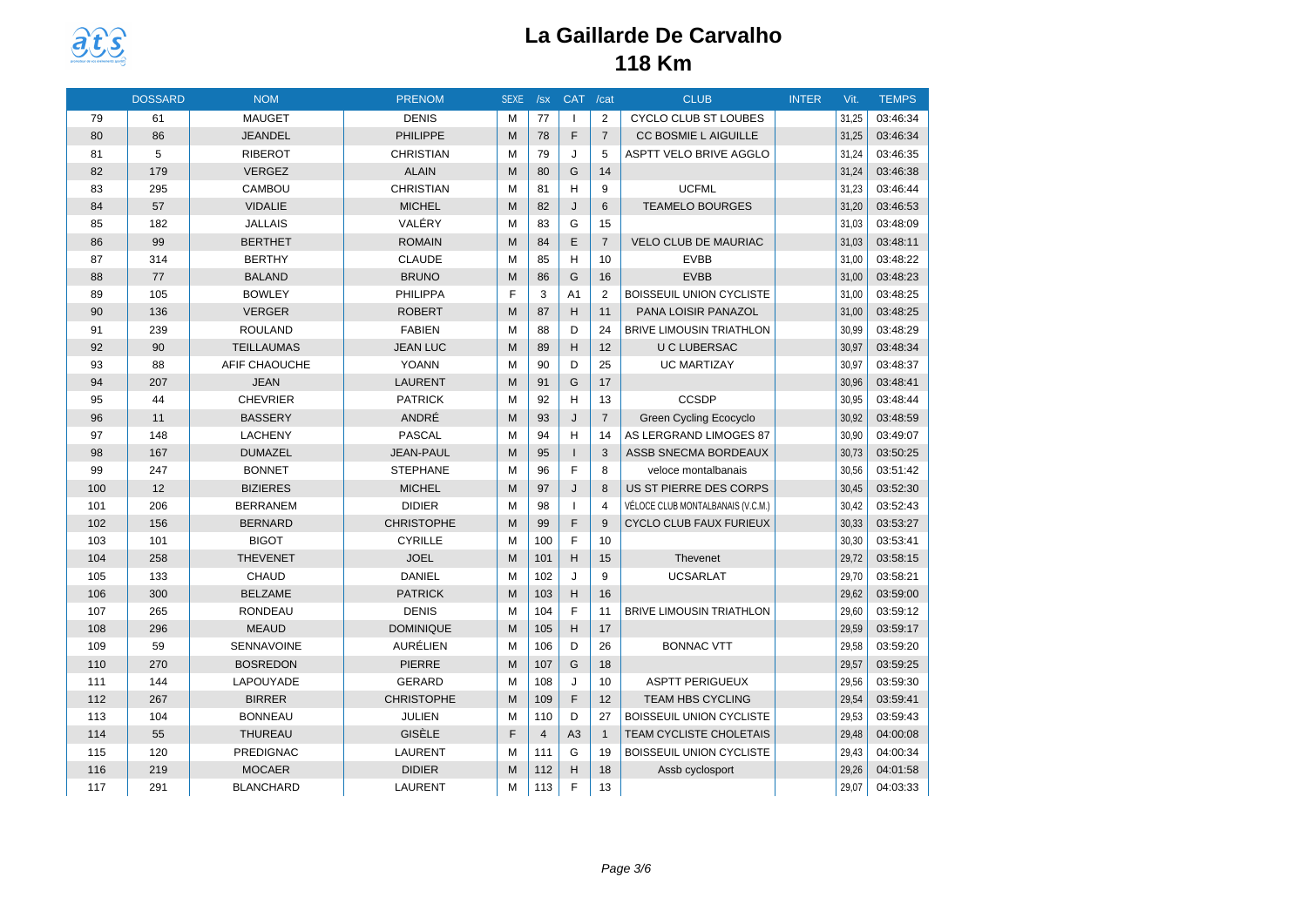

|     | <b>DOSSARD</b> | <b>NOM</b>       | <b>PRENOM</b>      | <b>SEXE</b> | /sx | <b>CAT</b>     | /cat            | <b>CLUB</b>                       | <b>INTER</b> | Vit.  | <b>TEMPS</b> |
|-----|----------------|------------------|--------------------|-------------|-----|----------------|-----------------|-----------------------------------|--------------|-------|--------------|
| 118 | 146            | <b>BARRETAUD</b> | <b>PATRICK</b>     | M           | 114 | H              | 19              | AS LEGRAND 87 LIMOGES             |              | 29,02 | 04:03:56     |
| 119 | 145            | CHAINEAU         | <b>THIERRY</b>     | M           | 115 | G              | 20              | AVENIR CYCLISTE BOURGANEUF        |              | 29,00 | 04:04:08     |
| 120 | 188            | <b>BIVER</b>     | <b>RODOLPHE</b>    | M           | 116 | F              | 14              | <b>TEAM HBS CYCLING</b>           |              | 28,77 | 04:06:07     |
| 121 | 141            | <b>FONTENEAU</b> | AURÉLIEN           | M           | 117 | D              | 28              | <b>UC SARLAT</b>                  |              | 28,77 | 04:06:07     |
| 122 | 181            | <b>SALGUES</b>   | <b>ALAIN</b>       | M           | 118 | $\mathbf{I}$   | 5               |                                   |              | 28,74 | 04:06:18     |
| 123 | 177            | <b>FILIPIAK</b>  | <b>BRUNO</b>       | M           | 119 | F              | 15              |                                   |              | 28,70 | 04:06:41     |
| 124 | 163            | <b>JANNEAU</b>   | <b>STEPHANE</b>    | M           | 120 | H              | 20              | T <sub>2</sub> C                  |              | 28,61 | 04:07:30     |
| 125 | 50             | <b>CZARNECKI</b> | <b>ANTONNY</b>     | M           | 121 | F              | 16              | VÉLO CLUB SPIRIPONTAIN            |              | 28,49 | 04:08:28     |
| 126 | 100            | <b>ASTIER</b>    | HERVÉ              | M           | 122 | G              | 21              |                                   |              | 28,48 | 04:08:38     |
| 127 | 274            | <b>BOUAT</b>     | <b>GEORGES</b>     | M           | 123 | F              | 17              |                                   |              | 28,44 | 04:08:54     |
| 128 | 92             | <b>BRUNETEAU</b> | <b>SYLVAIN</b>     | M           | 124 | G              | 22              | ST DENIS DE PILE                  |              | 28,41 | 04:09:10     |
| 129 | 54             | THUREAU          | <b>DANIEL</b>      | M           | 125 | J              | 11              | TEAM CYCLISTE CHOLETAIS           |              | 28,39 | 04:09:25     |
| 130 | 149            | <b>FAUCHER</b>   | <b>FRANCIS</b>     | M           | 126 | $\mathbf{I}$   | 6               | <b>AS LEGRAND LIMOGES</b>         |              | 28,38 | 04:09:26     |
| 131 | 271            | PEMPTROAD        | <b>FREDERIC</b>    | M           | 127 | D              | 29              | <b>ACMLR</b>                      |              | 28,37 | 04:09:32     |
| 132 | 164            | <b>BOUYGES</b>   | <b>JEAN-MARC</b>   | M           | 128 | H              | 21              | tulle cyclisme compétition        |              | 28,23 | 04:10:46     |
| 133 | 237            | <b>FAURE</b>     | <b>JOFFROY</b>     | M           | 129 | F              | 18              | <b>Brive limousin Triathlon</b>   |              | 28,20 | 04:11:01     |
| 134 | 137            | <b>LECOMTE</b>   | JEAN-YVES          | M           | 130 | $\overline{1}$ | $\overline{7}$  | PANA LOISIRS                      |              | 28,18 | 04:11:16     |
| 135 | 159            | <b>CHARMETTE</b> | <b>BERNARD</b>     | M           | 131 | J              | 12              | <b>AURA CYCLISME</b>              |              | 28,15 | 04:11:29     |
| 136 | 166            | LEVASSEUR        | <b>JEAN PIERRE</b> | M           | 132 | $\mathbf{I}$   | 8               | <b>AURA CYCLISME</b>              |              | 28,14 | 04:11:35     |
| 137 | 83             | <b>GUERIN</b>    | <b>CHRISTIAN</b>   | M           | 133 | H              | 22              | <b>U C MARTIZAY</b>               |              | 28.13 | 04:11:42     |
| 138 | 195            | <b>CLAMENS</b>   | <b>THIERRY</b>     | M           | 134 | H              | 23              |                                   |              | 28,11 | 04:11:53     |
| 139 | 264            | <b>RAVARY</b>    | ARNAUD             | M           | 135 | G              | 23              | T <sub>2</sub> C                  |              | 28,10 | 04:11:56     |
| 140 | 178            | <b>JACQUIN</b>   | <b>THIBAUT</b>     | M           | 136 | E              | 8               |                                   |              | 28,06 | 04:12:18     |
| 141 | 242            | LEFEBVRE         | <b>LAURENT</b>     | M           | 137 | D              | 30              | <b>BRIVE LIMOUSIN TRIATHLON</b>   |              | 27,95 | 04:13:16     |
| 142 | 94             | CARCAUZON        | <b>GUY</b>         | M           | 138 | $\mathbf{I}$   | 9               |                                   |              | 27,94 | 04:13:24     |
| 143 | 132            | <b>FAGES</b>     | <b>CHRISTIAN</b>   | M           | 139 | J              | 13              | <b>ASPPT Grand Toulouse</b>       |              | 27,68 | 04:15:46     |
| 144 | 175            | <b>BALARD</b>    | <b>GILLES</b>      | M           | 140 | J              | 14              | <b>CHAMBOULIVOIS</b>              |              | 27,67 | 04:15:52     |
| 145 | 220            | <b>SHANNON</b>   | <b>SIMON</b>       | M           | 141 | $\mathbf{I}$   | 10 <sup>1</sup> | <b>EC RIBERAC</b>                 |              | 27,53 | 04:17:09     |
| 146 | 110            | <b>DOUVILLE</b>  | <b>THIERRY</b>     | M           | 142 | G              | 24              | <b>BOISSEUIL UNION CYCLISTE</b>   |              | 27,46 | 04:17:50     |
| 147 | 262            | <b>GRELIER</b>   | <b>DOMINIQUE</b>   | M           | 143 | G              | 25              |                                   |              | 27,45 | 04:17:53     |
| 148 | 123            | <b>SAZERAT</b>   | <b>JEAN LUC</b>    | M           | 144 | G              | 26              | BOISSEUIL UNION CYCLISTE          |              | 27,44 | 04:17:59     |
| 149 | 111            | <b>FAUCONNET</b> | <b>PASCAL</b>      | M           | 145 | $\overline{1}$ | 11              | <b>BOISSEUIL UNION CYCLISTE</b>   |              | 27,42 | 04:18:13     |
| 150 | 157            | <b>MAURY</b>     | <b>PATRICK</b>     | M           | 146 | $\mathbf{I}$   | 12              |                                   |              | 27,11 | 04:21:12     |
| 151 | 273            | CHAMPARNAUD      | JEAN-CLAUDE        | М           | 147 | J              | 15              | AMICALE CYCLISTE VERNEUIL         |              | 26,67 | 04:25:27     |
| 152 | 53             | <b>HUBON</b>     | <b>PATRICK</b>     | M           | 148 | $\mathbf{I}$   | 13              | <b>LES MAILHOUNS FFCT</b>         |              | 26,53 | 04:26:51     |
| 153 | 152            | <b>BRIGOULET</b> | ALEXANDRE          | м           | 149 | D              | 31              | tulle cyclisme compétition        |              | 26,53 | 04:26:53     |
| 154 | 98             | <b>PISTOLET</b>  | <b>LUC</b>         | M           | 150 | G              | 27              |                                   |              | 26,51 | 04:27:04     |
| 155 | 234            | <b>CHEVRIER</b>  | <b>YVES</b>        | M           | 151 | E              | 9               | CLUB CYCLISTE SAINT DENIS DE PILE |              | 26,51 | 04:27:06     |
| 156 | 272            | <b>BUIS</b>      | <b>GUY</b>         | M           | 152 | J              | 16              | AMICALE CYCLISTE VERNEUIL         |              | 26,46 | 04:27:35     |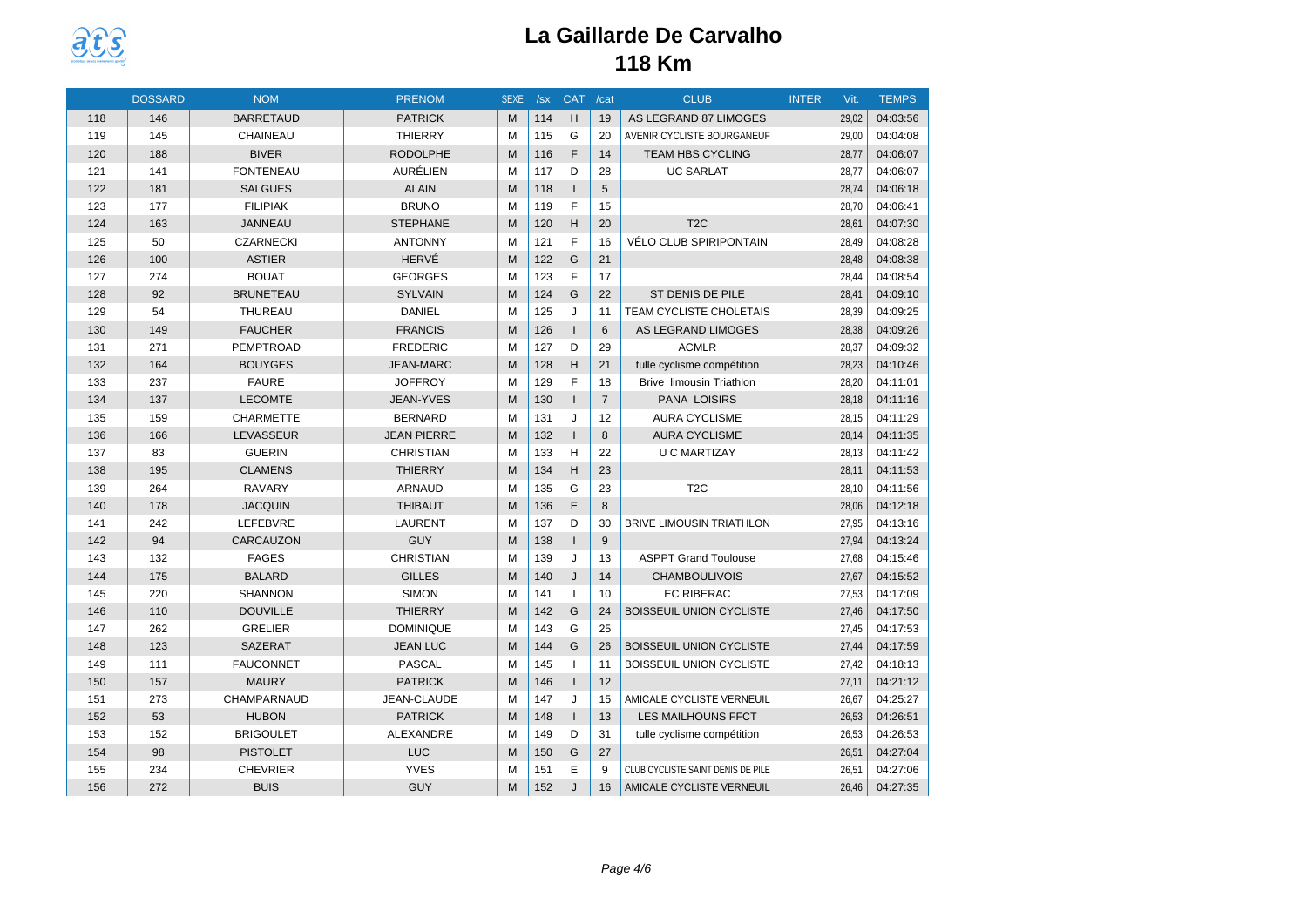

|     | <b>DOSSARD</b> | <b>NOM</b>         | <b>PRENOM</b>     | <b>SEXE</b> | /sx | <b>CAT</b>     | /cat | <b>CLUB</b>                      | <b>INTER</b> | Vit.  | <b>TEMPS</b> |
|-----|----------------|--------------------|-------------------|-------------|-----|----------------|------|----------------------------------|--------------|-------|--------------|
| 157 | 213            | GUY                | <b>FAYOLLE</b>    | M           | 153 | H              | 24   |                                  |              | 26.46 | 04:27:37     |
| 158 | 299            | RIVERA ABOY        | <b>ALAIN</b>      | M           | 154 | F              | 19   |                                  |              | 26,33 | 04:28:55     |
| 159 | 298            | <b>RIVERA</b>      | ANGEL             | M           | 155 | J              | 17   |                                  |              | 26,32 | 04:28:59     |
| 160 | 224            | <b>PETIT</b>       | <b>FABIEN</b>     | M           | 156 | E              | 10   |                                  |              | 26,32 | 04:29:00     |
| 161 | 251            | ABDELLOU           | <b>FRÉDÉRIC</b>   | M           | 157 | E              | 20   | <b>VTT MIAULETOU</b>             |              | 26,17 | 04:30:32     |
| 162 | 293            | <b>LAPOUGE</b>     | <b>ERIC</b>       | M           | 158 | F              | 21   | LA NEDDOISE                      |              | 26,17 | 04:30:34     |
| 163 | 250            | <b>MILLET</b>      | <b>AUGUSTIN</b>   | M           | 159 | D              | 32   |                                  |              | 26,16 | 04:30:38     |
| 164 | 48             | <b>BECAM</b>       | <b>SYLVIANE</b>   | F           | 5   | A <sub>3</sub> | 2    | <b>TEAM CYCLISTE CHOLETAIS</b>   |              | 25,95 | 04:32:51     |
| 165 | 230            | <b>PENCHAUD</b>    | <b>PHILIPPE</b>   | M           | 160 | G              | 28   | Club athlétique Cherveix Cubas   |              | 25,81 | 04:34:19     |
| 166 | 254            | <b>MASSIAS</b>     | <b>DANIEL</b>     | M           | 161 | J              | 18   | <b>VC AREDIEN</b>                |              | 25,66 | 04:35:57     |
| 167 | 289            | <b>CLAISSE</b>     | <b>MARC</b>       | M           | 162 | J              | 19   | <b>VC AREDIEN</b>                |              | 25,65 | 04:35:59     |
| 168 | 118            | <b>PASQUIER</b>    | <b>NOEL</b>       | M           | 163 | H              | 25   | <b>BOISSEUIL UNION CYCLISTE</b>  |              | 25,62 | 04:36:20     |
| 169 | 112            | <b>FAYAUD</b>      | <b>NICOLAS</b>    | M           | 164 | F              | 22   | BOISSEUIL UNION CYCLISTE         |              | 25,61 | 04:36:24     |
| 170 | 76             | <b>VANNIER</b>     | <b>DAVID</b>      | M           | 165 | G              | 29   |                                  |              | 25,59 | 04:36:38     |
| 171 | 114            | <b>MAYERAS</b>     | <b>BERNARD</b>    | M           | 166 | H              | 26   | <b>BOISSEUIL UNION CYCLISTE</b>  |              | 25,58 | 04:36:47     |
| 172 | 108            | <b>CLAVAUD</b>     | <b>MARC</b>       | M           | 167 | H              | 27   | <b>BOISSEUIL UNION CYCLISTE</b>  |              | 25,56 | 04:37:00     |
| 173 | 127            | <b>AUBOUIN</b>     | <b>BERNARD</b>    | M           | 168 | J              | 20   | Cyclo club de couzeix            |              | 25,51 | 04:37:29     |
| 174 | 69             | ZACCARON           | <b>BENOIT</b>     | M           | 169 | D              | 33   | Etoile cycliste Foyenne          |              | 25,42 | 04:38:28     |
| 175 | 74             | <b>ROMERO</b>      | <b>EMMANUEL</b>   | M           | 170 | E              | 23   | CYCLO CLUB FAUX FURIEUX          |              | 25,42 | 04:38:29     |
| 176 | 173            | <b>MELAN</b>       | <b>FABIEN</b>     | M           | 171 | G              | 30   | <b>VELO CLUB LARDINOIS</b>       |              | 25,41 | 04:38:34     |
| 177 | 78             | <b>BOYER</b>       | <b>JEAN LOUIS</b> | M           | 172 | $\overline{1}$ | 14   | PRIGONRIEUX UCP                  |              | 25,40 | 04:38:43     |
| 178 | 70             | ZACCARON           | <b>MICHEL</b>     | M           | 173 | $\mathbf{I}$   | 15   | Etoile cycliste Foyenne          |              | 25,40 | 04:38:45     |
| 179 | 66             | CAGNIAT            | <b>CHRISTOPHE</b> | M           | 174 | $\mathsf{F}$   | 24   | Union des Cyclos Prigontins 24   |              | 25,39 | 04:38:49     |
| 180 | 193            | <b>MALIGNE</b>     | <b>DANIEL</b>     | M           | 175 | $\mathbf{I}$   | 16   | <b>VELO CLUB LARDINOIS</b>       |              | 25,35 | 04:39:20     |
| 181 | 134            | <b>BURLAT</b>      | <b>JEAN YVES</b>  | M           | 176 | J              | 21   | CLUB DES AMIS CYCLOS CHATEAUROUX |              | 24,87 | 04:44:40     |
| 182 | 241            | PERE               | <b>NICOLAS</b>    | M           | 177 | D              | 34   |                                  |              | 24,76 | 04:45:56     |
| 183 | 229            | <b>BOUILLAGUET</b> | <b>BERNARD</b>    | M           | 178 | J              | 22   | FOYER CULTUREL VARETZ            |              | 24,24 | 04:52:03     |
| 184 | 238            | <b>BARRIERE</b>    | <b>CLAUDE</b>     | M           | 179 | J              | 23   | FOYER CULTUREL VARETZ            |              | 24,24 | 04:52:05     |
| 185 | 128            | PERROCHEAU         | <b>LIONEL</b>     | M           | 180 | $\mathbf{I}$   | 17   | ES BARDENAC LE FOUILLOUX         |              | 23,75 | 04:58:04     |
| 186 | 129            | <b>VINCENT</b>     | <b>DOMINIQUE</b>  | M           | 181 | J              | 24   | ES BARDENAC LE FOUILLOUX         |              | 23,75 | 04:58:05     |
| 187 | 255            | <b>DUFFEAL</b>     | <b>LAURENT</b>    | M           | 182 | H              | 28   | T2C                              |              | 23,73 | 04:58:22     |
| 188 | 204            | <b>SCHILLE</b>     | <b>JEROME</b>     | M           | 183 | D              | 35   | cahors cyclotourisme             |              | 23,38 | 05:02:46     |
| 189 | 121            | RIBARDIERE         | <b>CHRISTIAN</b>  | M           | 184 | $\overline{1}$ | 18   | BOISSEUIL UNION CYCLISTE         |              | 23,38 | 05:02:48     |
| 190 | 275            | <b>LACOSTE</b>     | <b>THIERRY</b>    | M           | 185 | G              | 31   | cs miramontais                   |              | 23,34 | 05:03:24     |
| 191 | 231            | <b>FEBVRE</b>      | <b>FRANCIS</b>    | M           | 186 | $\overline{1}$ | 19   | FOYER CULTUREL DE VARETZ         |              | 23,17 | 05:05:35     |
| 192 | 221            | <b>DAVID</b>       | <b>ALAIN</b>      | M           | 187 | $\mathbf{I}$   | 20   | FOYER CULTUREL DE VARETZ         |              | 23,15 | 05:05:47     |
| 193 | 40             | <b>BESSAS</b>      | <b>FRANCIS</b>    | M           | 188 | J              | 25   | FOYER CULTUREL DE VARETZ         |              | 23,14 | 05:06:01     |
| 194 | 245            | <b>DELORD</b>      | <b>CHRISTOPHE</b> | M           | 189 | F              | 25   |                                  |              | 23,03 | 05:07:28     |
| 195 | 279            | <b>MESLIN</b>      | <b>NICOLAS</b>    | M           | 190 | F              | 26   |                                  |              | 22,29 | 05:17:35     |